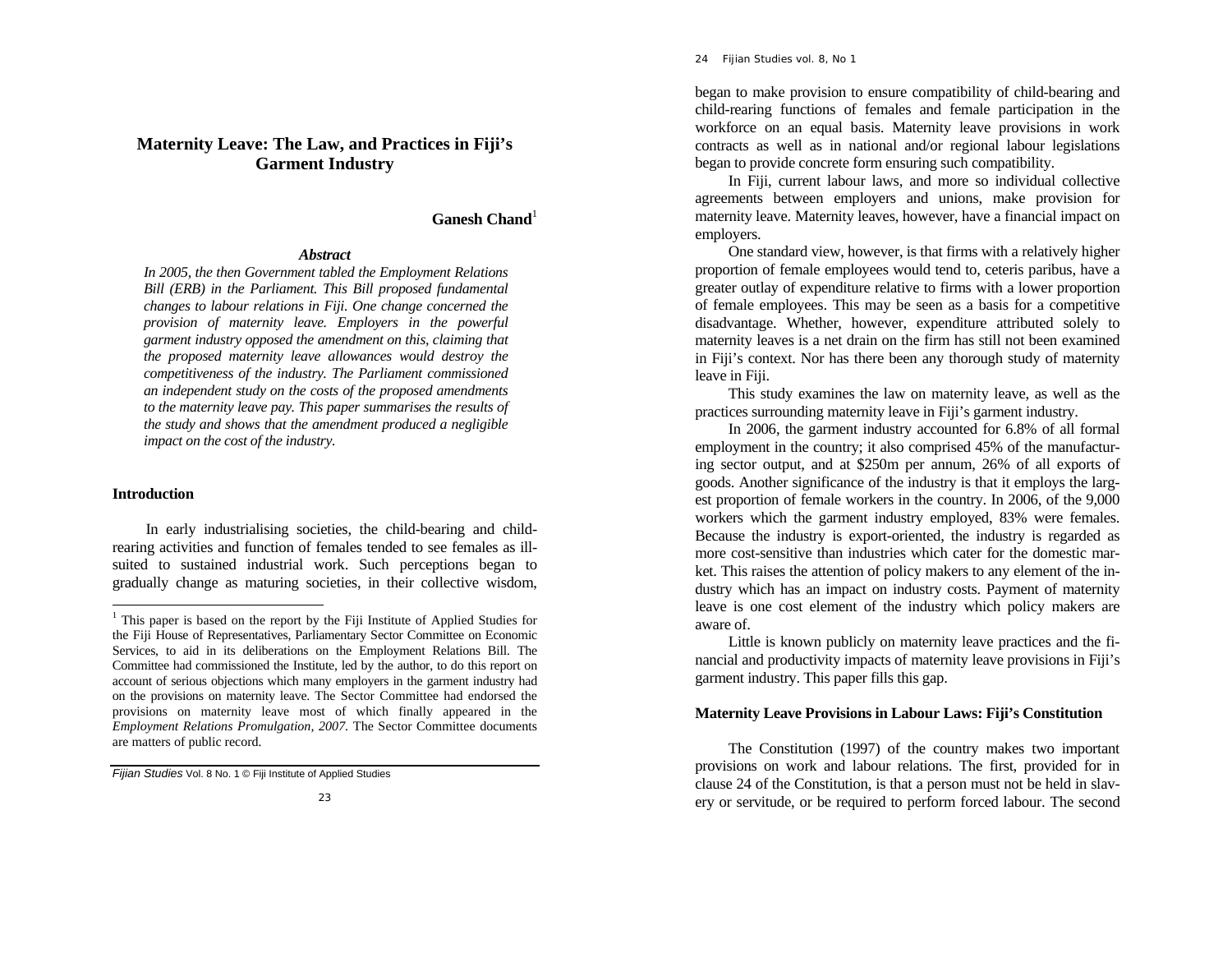#### 26 *Fijian Studies* vol. 8, No 1

#### *Maternity Leave: Law, and Practices in Garment Industry* 25

provision, contained in clause 33 of the Constitution, provides for fair labour practices. It allows for workers and employers to form trade unions and employers' organisations, and to bargain collectively. C33(3) provides the right to every person of fair labour practices, including humane treatment and proper working conditions.

 The issue of maternity leave falls within the realm of fair labour practices, humane treatment of workers, and proper working conditions. The specific details of what constitutes fair labour practices, humane treatment, and proper working conditions are matters left for legislation and subsidiary legislation.

# **Background: The 42-day plus 42-day Provision**

 Until 2007, labour relations, including provisions on maternity leave, were regulated by the *Employment Act.* Succeeding the *Employment Ordinance*, this legislation made specific provisions on maternity leave. It allowed for female employee's right to abstain from work before and after confinements as well as payment of allowances during these periods. Key features of the Act were:

- provision of a right to abstain from work before and after confinement;
- provision for payment of a maternity allowance;
- conditions for the entitlement of a maternity allowance;
- restriction on dismissal of female workers during the maternity period, and
- employer obligation to keep a register of maternity allowance payments.

The right to a maternity leave was provided by clause 74(1) of the Act:

Where a female employed in any undertaking expects to be confined, she shall, subject to furnishing her employer with a certificate from a registered medical practitioner or registered nurse specifying the possible date of confinement, be entitled to abstain from work for a period of forty-two consecutive days… before, and for a further period of fortytwo consecutive days… immediately after her confinement and shall, subject to the, provisions of this, Act, be entitled to an allowance… in respect of such abstention from work:

The leave and allowance payment provisions, however, were

only applicable for workers who worked for four months before the birth of a child, or for not less than one hundred and fifty days during the nine months preceding an applicant's confinement. Clause 74(2) stated that every female

at any time during the four months immediately preceding her confinement was employed by an employer by whom she had been employed for a period of, or periods amounting in the aggregate to, not less than one hundred and fifty days during the nine months preceding her confinement shall be entitled, in respect of the pre-confinement allowance period and the post-confinement allowance period, to receive from such employer a maternity allowance of one dollar fifty cents per day payable at such intervals as relates to the intervals at which the wages of the female were normally paid by the employer.

This provision was amended in 1991 and the allowance quantum raised to \$5 per day (*Employment Act (Amendment) Decree 1991*). Since November 1991, therefore, workers on maternity leave had been entitled to an allowance of \$210 before delivery and \$210 after delivery for all child births while employed. The burden of payment of the allowance was on the employer(s).

The legislation prevented employees from claiming maternity allowance from more than one employer. It also provided for an employer to claim a contribution from another (pervious) employer of the person the proportion to the allowance as the number of days on which she worked for such other employer during the period of nine months immediately preceding her confinement. In all cases, the allowances were only claimable for days during the period the employee was not at work; there was no entitlement for days on which the employee worked during the pre-confinement or postconfinement period except for 7 days immediately preceding her confinement, irrespective of whether she worked or not. For postconfinement period, if the employee worked on any one day, her entitlement to a post-confinement allowance for all remaining days after the day she worked ceased.

The legislation also made provision for the payment dates of the allowances. For the pre-confinement period, the allowance was to be paid by the employer within seven days from the date upon which the employer knew or had notice of the confinement. The post-confinement allowance was to be paid within seven days from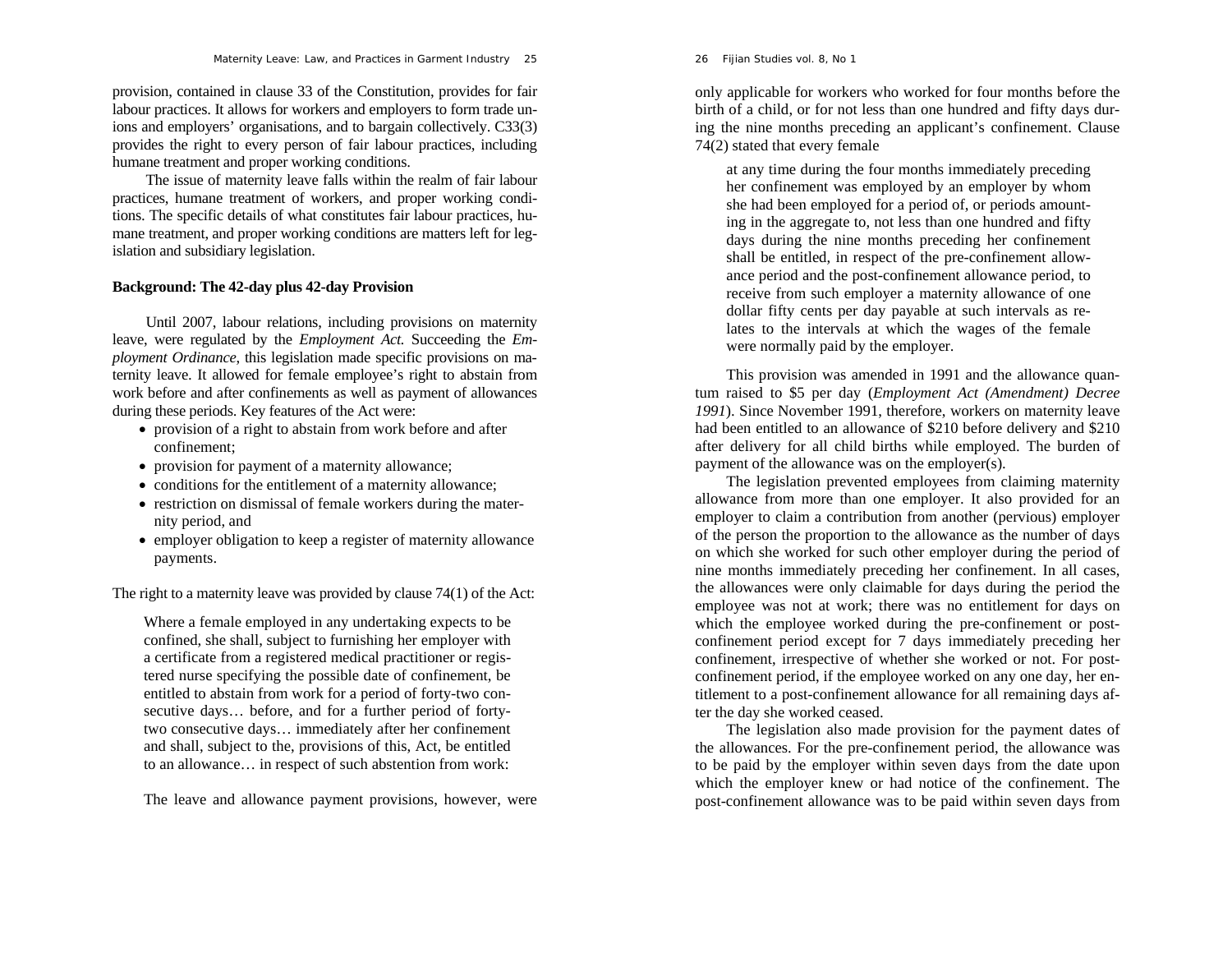the expiration of the post-confinement allowance period.

The legislation also made provision for the payment of the allowances to nominees or personal representatives of the employee in cases of death of the employee from any cause before her confinement. The maximum payment for pre-confinement period in case of death was for a period of forty-two days. If the death occurred after confinement, the allowance was to be paid to the day preceding the day of her death.

Employees, however, were required to inform the employer of their pregnancies. An employee who abstained from work because she expected to be confined within forty-two days, was required to, within seven days from the date upon which she abstained from work, notify her employer of her expected confinement. On failure to do this she lost upto 7 days of her pre-confinement allowance. An employee who had been confined was required to inform her employer within fourteen days of her confinement of the confinement. A failure to do this, terminated any right to maternity allowance in respect of the post-confinement allowance period. Notices could be given in writing or verbally. A labour officer or a labour inspector could also give notice on behalf of any female employee to her employer.

An employee who intended to resign from her job within four months of the confinement period was required to inform the employer about her pregnancy. A failure to do so terminated the entitlement of the employee.

Employers were restricted from terminating workers who remained absent from work after the maternity leave as a result of illness certified by a registered medical practitioner as arising from her pregnancy and which rendered her unfit for work until such absence exceeded 3 months including the maternity leave.

The right of the female to maternity leave was preserved even in cases where she was dismissed with wages in lieu of notice at any time during the four months immediately preceding her confinement.

Employers were also required to keep a register showing all maternity leave payments made to females.

# **Employment Relations Bill**

The Employment Relations Bill (ERBP) proposed changes to maternity leave conditions. The stated aim of the proposed changes

#### 28 *Fijian Studies* vol. 8, No 1

was to 'protect women and to ensure that they are not disadvantaged when taking maternity leave' (s100).

# *Period of Maternity Leave*

While the basic period of leave remains 84 consecutive days, the ERB did not specify the way the 84 days was to be divided between pre-confinement and post-confinement. The 42-day before and 42-day after provision, has been repealed. Under the ERB, the woman may proceed on maternity leave at any time before or after confinement provided that if she continued to work during the preconfinement period she was required to produce a medical certificate certifying that she is fit to work during that period.

It is believed that employees prefer a longer period after confinement to recover as well as to take care of their babies. Under the previous legislation, the maternity allowance in respect of the postconfinement allowance period was to be paid by the employer within seven days from the expiration of the post-confinement allowance period (c75(2)). While provision is made in the ERB for the employee to nominate someone else to receive an employee's maternity leave allowances, unless the employee so nominated someone, she is required to herself pick her allowance. This means that she would have to return to her job on the  $43<sup>rd</sup>$  day after delivery. Where females do not do so, they forfeit their post-confinement allowances. Actual practice in the garment industry in 2006 revealed that in numerous cases, females picked up pre-confinement allowances but not the post-confinement allowances.

The ERB condition, therefore, is stated to better reflect the needs of the employees in terms of child delivery and post-delivery maternal and child heath conditions.

The ERB provision, however, required that the 84-days of leave entitlement be consecutive days. While this may appear to be more flexible, in practice it may not be so. Maternity related absences of single days - for example a medical checkup – are covered as a paid leave, unless the employee takes this day off as an annual leave entitlement. Other than this, single day maternity related predelivery absences, when the employee could still be medically fit to work for days closer to child delivery, would result in pay forfeiture. Employees can not accumulate maternity leave days.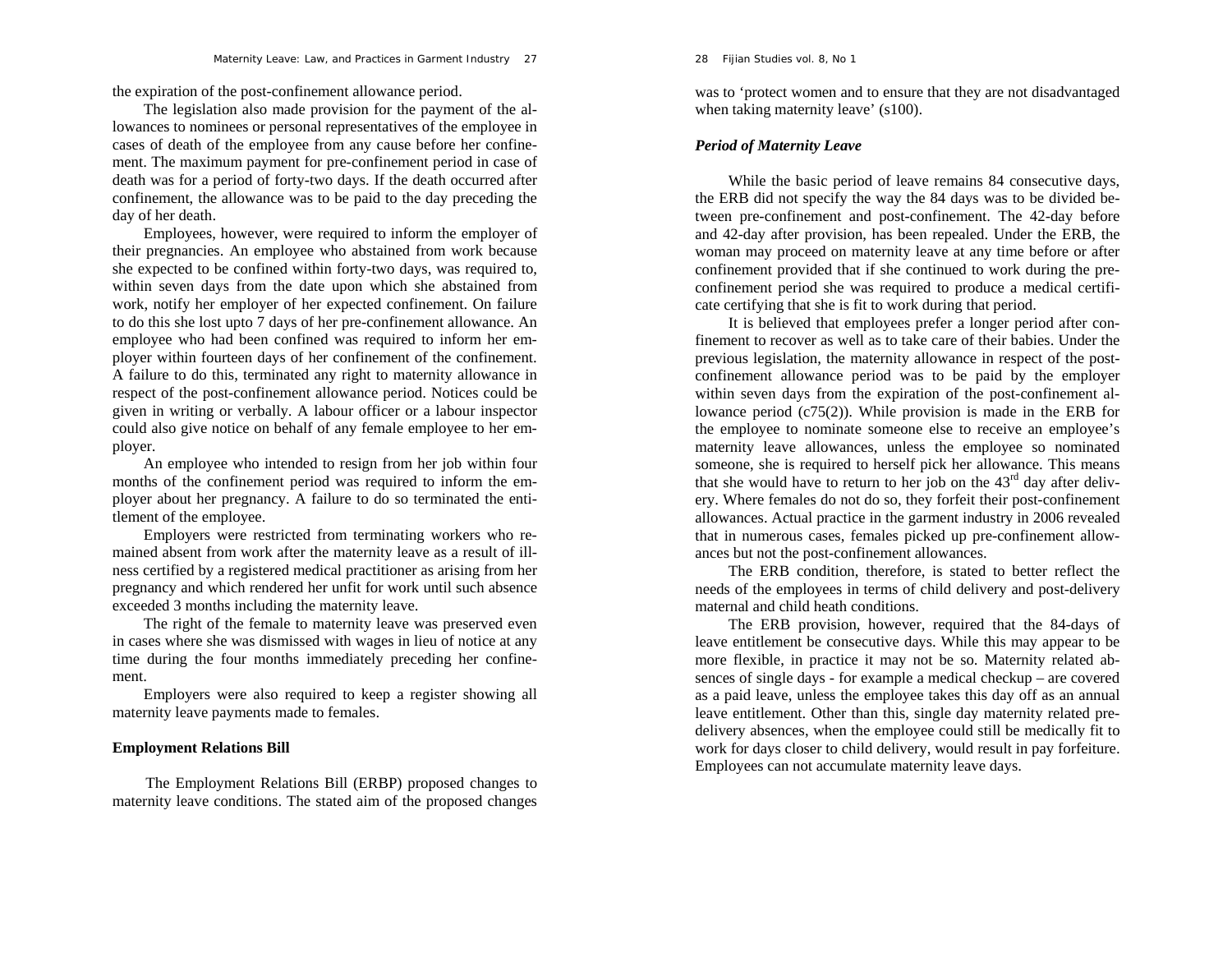### *Maternity Allowances*

The second major difference in the ERB provisions was in the rate of allowances. The ERB provided for the allowance at full rate of pay which the employee would be receiving had she been at work. The earlier allowance was a minimum of \$5 per day; employees and/or trade unions could, however, negotiate a better allowance rate than \$5/day.

The ERB was clear that the allowance is the wage. The ERB, however, was not clear on whether the payment for maternity leave was an 'allowance' or a 'wage'. For wage payments, superannuation deductions are required. However, for allowances, superannuation deductions and contributions are not necessary. Section 101(2) of the ERB stated: 'All maternity leave shall be paid at the rate of pay the woman would have received if she had been at work.' There was a need for clarity on this aspect of the proposal. This has been done in the Employment Relations Promulgation.

# *Maternity Leave Payments*

The third difference is that the procedure for division of maternity leave payments in cases of more than one employer for an employee is streamlined. Under the older legislation, where there were more than one employer from whom the female would be entitled to claim maternity allowance, the employer who paid the maternity allowance was entitled to recover from such other employer or employers, as a civil debt, 'a contribution which shall bear the same proportion to the amount of the maternity allowance paid to the female, as the number of days on which she worked for such other employer during the period of nine months immediately preceding her confinement bears to the total number of days on which she worked during the said period' (c.74(3)). The ERB provision placed the burden of determining the payment of wages by different employers on the Chief Executive Officer of the Labour Ministry. This may prevent lengthy litigation by one employer of another.

# *Protection against Disadvantage*

The fourth difference is that the ERB clearly protected the employment rank, seniority and pay of the employee on maternity leave. Clause 101(7) stated that a woman who returns to her em-

#### 30 *Fijian Studies* vol. 8, No 1

ployment after maternity leave 'must be appointed to the same or<br>equivalent position held prior to proceedings on maternity leave,<br>without any loss of salary, wages, benefits and seniority', or 'may<br>be appointed to a highe moting the employee returning from maternity leave, which may or may not be related to productivity.

# *Protection against Termination*

Fifth, the ERB aimed to streamline the restrictions on termina tion of employees due to pregnancy or maternity. In particular, clause 104 stated that no woman could be terminated from employ-

ment on the ground of pregnancy, and further, that if a termination<br>of a female employee did occur, the burden of disproving that the<br>termination was related to that condition rested with the employer.<br>The earlier law disa

fied by a registered medical practitioner) arising out of her<br>pregnancy or the birth of her child that renders her unfit for<br>work, her employer may give her notice of termination.<br>The jumbled drafting was taken care of; th

ness (certified by a registered medical practitioner) arising out of her pregnancy or the birth of her child rendering her unfit for work, her employer may give her notice of termina tion.

### *Leave Computation period*

Under the earlier provision, if an employee was terminated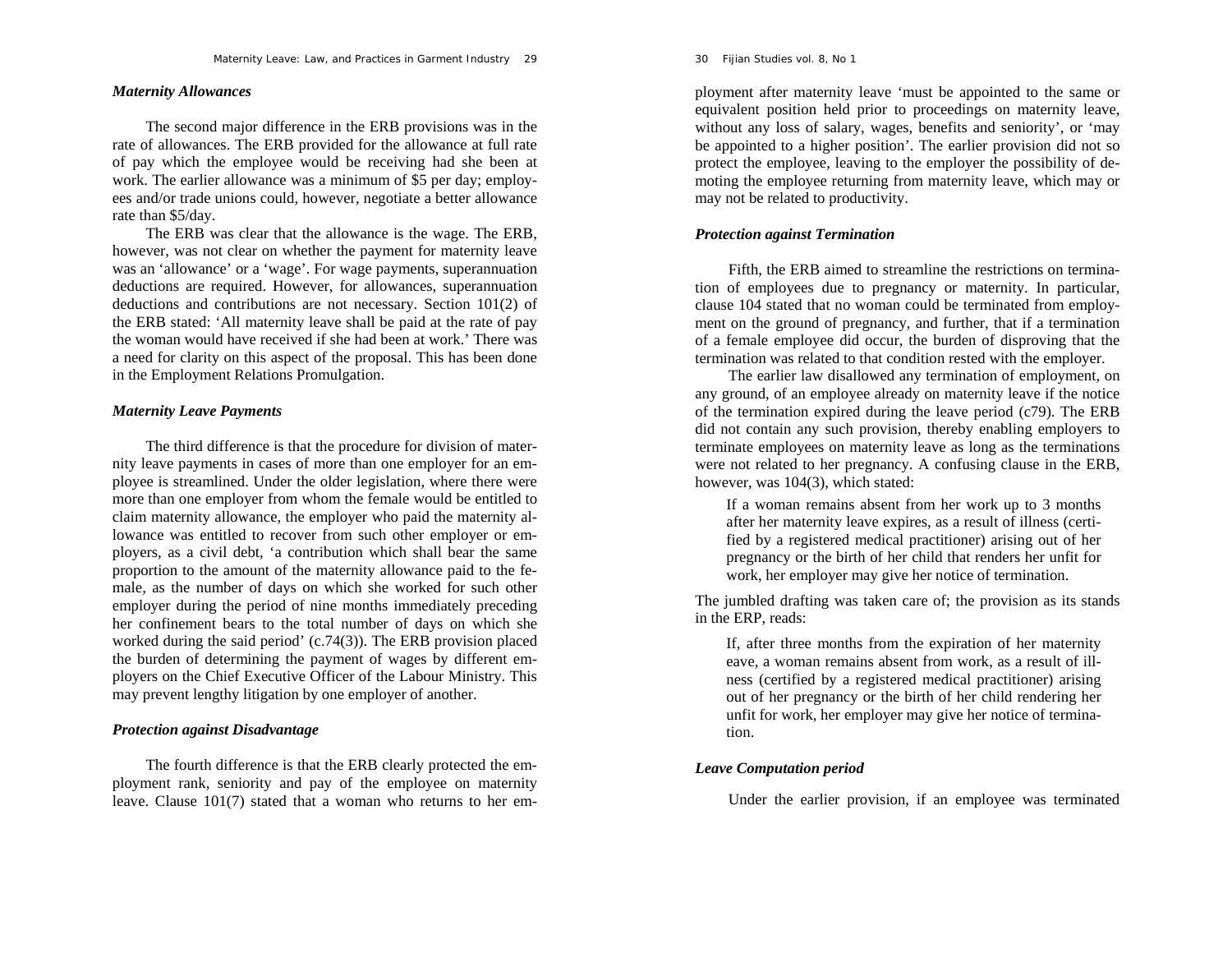from employment with wages in lieu of any termination notice 120 days before her confinement (i.e. 78 days before the scheduled preconfinement leave), her period of employment was deemed to include the period when a termination notice would have expired had one been given.

The ERB contained no such provision. But it did contain a provision on the computation period in case an employee were terminated for absences after the maternity leave. Noting the confusion which the provision on termination for absences after maternity leave could give rise to, if any termination was effected then the computation of her employment period would be to the end of her maternity leave.

# *Register of Allowances*

The ERB made no provision for the maintenance of a register of allowances paid to workers on maternity leave. Whether this was on account of the fact that full pay would be paid for maternity leave, thereby the wages register to incorporate this, is not clear. The assumption, however, may be faulty as evidences until 2006 showed that there were significant cases of maternity leave allowance payments which were less than the statutory minimum. It must, however, be noted that one reason for the payments then to be lower than the statutory minimum of \$420 per leave was the need for employees to comply with onerous conditions of information and reporting to be entitled to the full allowances. The ERB eliminated such onerous reporting requirements, and provided for full payments on the submission by the employee to the employer of a certificate from a registered medical practitioner or registered nurse specifying the possible date of birth.

There, nonetheless, had been until ERP, cases of clear breaches of the law, rather than simply strict adherence of procedures. Workers' employments were being terminated on account of pregnancies, and employers outrightly refused to pay maternity allowances. In many cases employees had not taken these matters up with the authorities on account of their lack of awareness of their rights to maternity leaves.<sup>2</sup>

32 *Fijian Studies* vol. 8, No 1

# *Contracting Out*

Finally, both, the earlier provision (c80) and the ERB (c105), prohibited any contracting out of the provisions of maternity leave by any private arrangement.

# **Controversy**

The major objection of the employers to the revised provisions of maternity leave was on account of the increased rate of maternity leave allowances. The single most important ground for objection to the full-pay for all child birth provision was that this would raise business costs, thereby making products more expensive and thus less competitive. The latter, it was proposed by employers, would be specifically problematic for export-oriented industries like the garment industry.

While a larger maternity allowance would certainly raise the cost to business, the issue was whether the additional expense was such that the organization would price itself out of business. For this, employers did not provide any satisfactory data when they made their objections to the government when the maternity leave provisions was being discussed; nor did they provide any data when the Parliament began deliberating on the Bill. The garment industry objection to maternity leave provisions, risked being transmitted as an objection to the whole new proposed labour legislation, thereby preventing the ERB from enactment in 2006. The Parliament Sector Committee on Economics Services, which was required under the Parliamentary procedures, to examine the ERB in 2005-6, had expressed serious concern on this, and was itself on the verge of division without any firm data on the impact of the provisions on industry competitiveness. The Committee, then decided to commission an independent study on this, which would guide its deliberations on the matter.

### **The Garment Industry: Background**

Fiji's garment industry began its growth in 1988 when the then interim regime announced a 13-year tax free incentive package for the industry. The tax tree package, the preferential export markets of Australia and New Zealand under the South Pacific Area Regional Trade and Economic Cooperation Agreement (SPARTECA), and

 $2$  Results from this research show that 82% of all female employees were pregnant sometime or the other while working for other employers. Of these employees, 85% did not apply for maternity leave.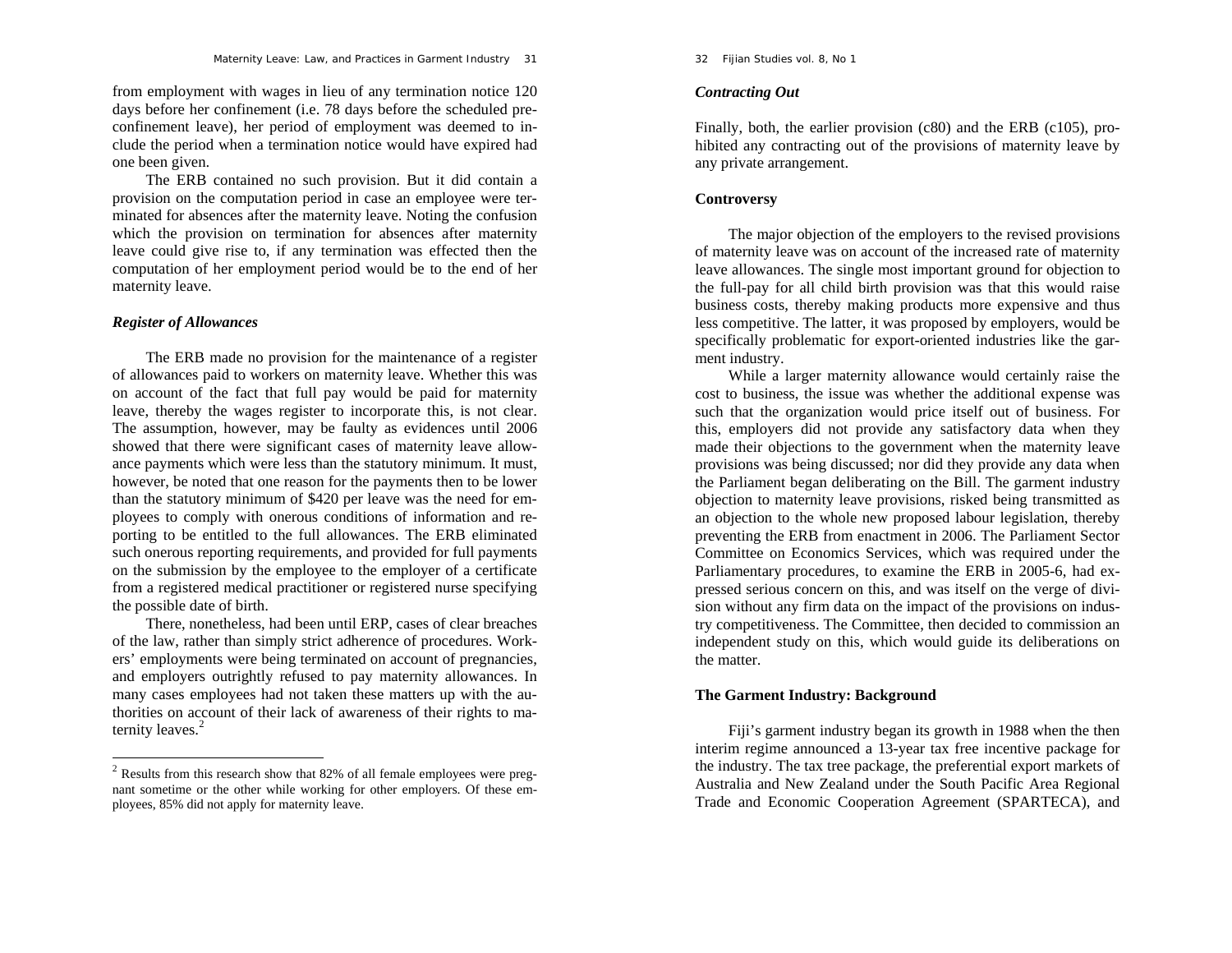Fiji's relatively large access quota to the US markets under the Multi-Fibre Agreement, combined with the government's low wage policy, created a conducive environment for the garment industry to grow and flourish. Between 1988 and 2004, a total of 299 garment factories were given tax free status by the Fiji Trades and Investment Board. Of this, 147 were located in the Suva-Nausori corridor with the balance in other parts of the country. At its peak the industry employed 18,000 workers, and had an export earning of \$333m (in year 2000).

By the early part of this decade, the industry began suffering from the twin problems of US market quota closure, and the opening up of the Chinese economy to foreign operations. Numerous factories closed down.

The industry contained three categories of manufacturers. There were those which established themselves in Fiji to take advantage of Fiji's access to the US under the MFA quota. Big name factories, like Ghimli, employing thousands of workers, established themselves in Fiji to benefit from Fiji's unmet quota. Asian owned companies dominated this category of operators. With the end to this access, these factories closed operations and moved out.

The second category of operators, largely coming out of Australasia, and some local operators, targeted the Australasian markets under SPARTECA. Many such operators were sub-contractors of Australian or international companies, producing items under their parent brand names. With the freeing of the international trading regimes and the rise to prominence of the Chinese manufacturing industries, Fiji became relatively less competitive than China and other Asian producing nations. In Fiji, those relying on large scale orders of bulk produced items, found themselves priced out. Some factories in Fiji closed for this reason, as their customers began focusing on sourcing garments from China and other Asian nations. However, numerous significant niche markets in Australia and NZ remained; many operators began to focus on small-run niche markets. Such operations have continued to expand and flourish in the country.

The third category of operators, largely local in origin, is that which began operations before the commencement of the 1988 garment boom. They started by supplying the local markets, and later expanded to supply the Australasian markets. These operations, however, are relatively smaller ones, employing upto to one hundred workers. These operators continue to operate, particularly supplying 34 *Fijian Studies* vol. 8, No 1

the niche markets (like uniforms) both locally and in Australasia.

In 2006, there were 32 factories operational in the country, employing approximately 9,000 workers. Four factories employed over 500 workers, 15 employed between 100 and 500 workers, and the rest employed less than 100 workers. 83% of the garment industry workforce was female.

Given the essentially female workforce, the law on maternity leave was closely monitored by employers. The Textile Clothing and Footwear (TCF) Council of Fiji, in its submission to the Parliamentary Sector Committee on Economic Services, categorically stated that the ERB provisions on maternity leave and other leaves will raise labour costs in the industry (Submission to the PSCES).

# **TCF Council Position on Maternity Leave**

The TCF Council specifically picked the following 5 elements as leading to high labour costs:

- 0 maternity leave
- $\bullet$ sick leave
- $\bullet$ bereavement leave
- $\bullet$ liberty to join any trade union, and
- . contract employment

Table 1 provides the details on the leave conditions in the Employment Act and the ERB.

| тарк т. есате социнопъ   |                         |                      |  |  |
|--------------------------|-------------------------|----------------------|--|--|
|                          | <b>Employment Act</b>   | <b>ERB</b> Proposal  |  |  |
| <b>Maternity Leave</b>   | \$5 per day for 84 days | Full pay for 84 days |  |  |
| <b>Annual Leave</b>      | 10 days paid leave      | 10 days paid leave   |  |  |
| <b>Bereavement Leave</b> | None                    | 3 days paid leave    |  |  |
| <b>Sick Leave</b>        | 5 days paid leave       | 10 days paid leave   |  |  |
| Public Holidays          | 12 days paid leave      | 12 days paid leave   |  |  |

**Table 1: Leave Conditions** 

The industry, however, did not provide any figure to back up its specific objection to each of the leave provisions proposed. Collectively, however, the TCF Council gave a hypothetical case of a worker hired on day 1:

If I hired a worker today and she gets pregnant and is due to deliver in October. By the end of the year, she would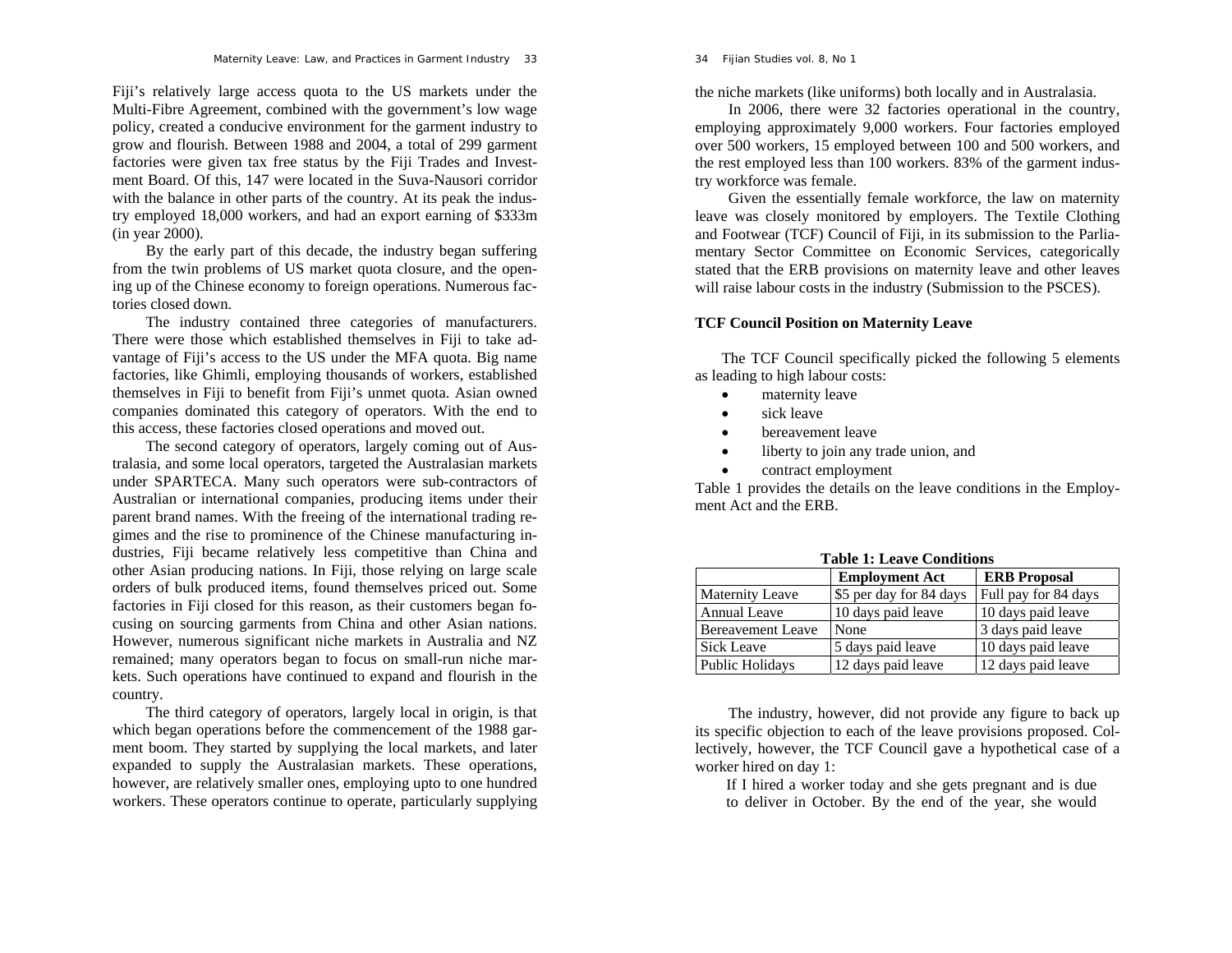#### *Maternity Leave: Law, and Practices in Garment Industry* 35

have taken 10 days paid annual leave, plus 12 public holidays. 3 days bereavement leave, 10 paid sick leave days and then goes on maternity leave for 84 days. In total 119  $days = 23.8$  weeks = more than 6 months.... I will have to pay her for 6 months for doing nothing. Why? (TCF Council, 2005).

One garment factory employer stated that some females could abuse the system by becoming pregnant each year. Thus, for each pregnancy, she will technically have to be paid full year's pay for 6 month's work.

### **Industry Management Views on ERB Provisions**

The views of industry managers on the ERB proposals were firm and unified. Operators were generally opposed to the proposed amendments, arguing that the amendments would lead to a devastating impact on the garment industry as Fiji's competitiveness would be reduced causing a movement of buyers to other countries, notably China. They proposed that the best solution would be for the government to exempt the garment industry from these provisions since the industry was a highly cost sensitive one which employed predominantly female labour. If an exemption were not possible, they proposed options of a rate of \$7.50 per day as maternity allowance, or for a sharing of the maternity leave payments with employers being responsible for 50% of the full wage payments and the workers being responsible for the other 50% through their superannuation contributions.

# **Incidence of Maternity Leave**

To establish the incidence of maternity leave regimes, a survey of the garment industry was conducted. This survey received cooperation from the industry, as it was officially sanctioned by the Parliament. Data from 5 garment factories was sought, and a total of 226 employees were interviewed. Appendix I provides the survey methodology.

Results show that employees on maternity leave is a very small proportion of total female workforce. Of all the *females* employed in the garment industry, on average between 2002 and 2005, 3.3% were on maternity leave for some time during a typical year. The to36 *Fijian Studies* vol. 8, No 1

tal number of workers on maternity leave was, on average, 2.7% of total workforce.

# **Maternity Leave Allowances**

Maternity leave imposes two types of costs on employers: a di rect cost and an indirect cost. Direct costs on employers is the al lowance they need to pay to workers on maternity leave. The rate in 2006 was \$420 per worker. All employers in the sample stated that they paid the statutory rates. However, actual payment records show that payments were r

finement leave, only 4 out of the 22 (18%) workers received the full<br>statutory rate. Interestingly, not a single worker who proceeded on<br>maternity leave in 2005 received the full pre and post confinement<br>maternity leave al ceiving some quantum of pre and/or post confinement allowances. 64% received between a half and three quarters of the statutory al lowances, while 36% received between 75% and 98% of the allow-

ance, which was the highest proportion of allowance received. In practice, the actual maternity leave allowance paid was 66% of the statutory rate. Table 2 provides the details on the payments.

|                                                                                      | Pre-        | Post        | Total allow- |  |
|--------------------------------------------------------------------------------------|-------------|-------------|--------------|--|
|                                                                                      | Confinement | Confinement | ance (\$420) |  |
| <b>Full Allowance</b>                                                                | 54.5        | 18.2        |              |  |
| 75%-99% of allowance                                                                 | 13.6        | 31.8        | 36           |  |
| 50%-74% of Allowance                                                                 | 13.6        | 9.1         | 64           |  |
| 25%-49% of Allowance                                                                 | 0.0         | 13.6        |              |  |
| 1%-24% of Allowance                                                                  | 4.5         | 0.0         |              |  |
| No allowance                                                                         | 13.6        | 27.3        |              |  |
| Proportion of total statutory allowances paid**                                      |             |             | 66.2         |  |
| * This is % of all females on maternity leave.                                       |             |             |              |  |
| ** This is the ratio of the allowances actually paid to the total allowances if paid |             |             |              |  |
| at the rate of \$5/day for 84 days.                                                  |             |             |              |  |

**Table 2: Maternity Allowance Payments Practices\***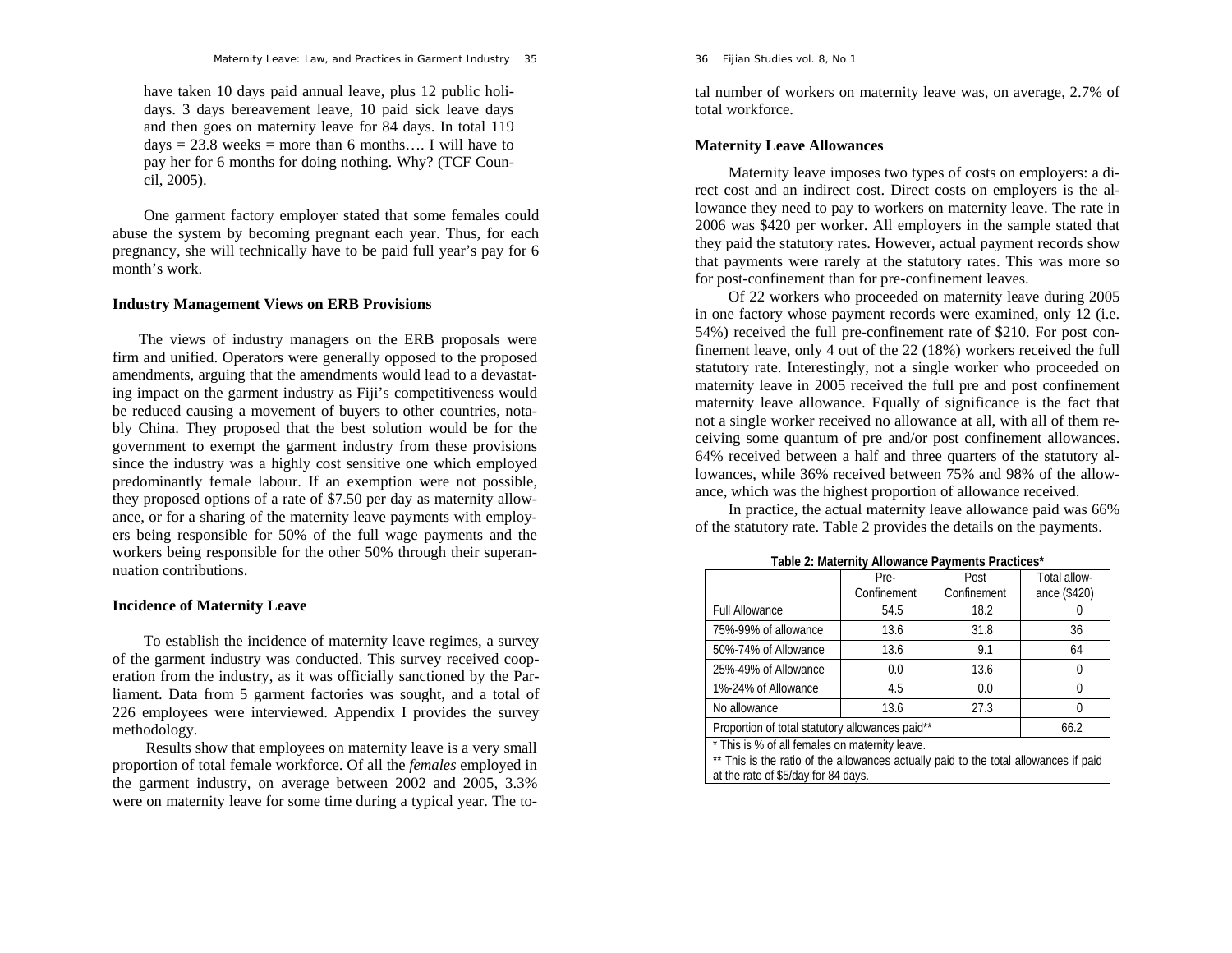Employers adhered strictly to the conditions under which allowances were to be paid. The Employment Act stated that workers who worked on any day during the 42 days prior to delivery are not entitled to receive any allowance on the day worked and prior to that day, whether the person worked prior to that day or not. Similar restrictions applied for post confinement allowances; if a worker returned to her job before the 42 days were over, she lost her entitlement to the allowances for days after she returned to work, even if this return were a temporary one of a single day.

The \$5/day rate for the allowances was not a liveable allowance for a person who was on maternity leave in 2006. At the garment industry wage level, unless the worker on maternity leave had a family income support, it would have been impossible for her to survive on the maternity leave allowance only. For this reason, some workers proceeded to maternity leave somewhat later than their entitlement allowed, and return some time earlier than the expiry of 42 days. The 55% of the workers who were paid less than the statutory rate for the post-confinement allowances, early return to their jobs was a strong possibility.

Workers who did not receive any pre-confinement allowances were largely on account of them not following the procedures. Section 77 of the Employment Act stated:

(1) A female who is about to leave her employment and who knows or has reason to believe that she will be confined within four months from the date upon which she leaves, shall before leaving her employment, notify her employer of her pregnancy and, if she fails to do so, she shall not be entitled to receive any maternity allowance under this Part from such employer.

(2) A female who abstains from work because she expects to be confined within forty-two days, shall within seven days from the date upon which she abstains from work notify her employer of her expected confinement and, if she fails to do so, she shall not be entitled to the maternity allowance in respect of the pre-confinement allowance period to the extent of seven days.

Of the female workers interviewed, only 54% knew of maternity leave conditions. But their awareness was mostly limited to the rate of the allowance rather than the details on procedures to claim these allowances. The failure of females to follow the procedures

given above, therefore, is attributed to the lack of awareness of females on maternity leave provisions.

Workers not receiving any post-confinement allowances – 27% in total – either did not return to their jobs to claim their allowances or did not nominate anyone else to collect their allowances, or did not inform their employer of their confinement. These factors, again, are explained by a lack of awareness of the workers to their rights to maternity leave. Under the law whether a female returned to work after confinement or not, she was still entitled to a maternity leave; all that the Employment Acts stated was that the postconfinement allowance was to be paid within seven days from the expiration of the post-confinement allowance period. The only condition under which workers could lose this entitlement was if they did not inform the employer within 14 days of their confinement of their confinement. S77(3) of the Employment Act stated that a female who 'has been confined shall within fourteen days of her confinement notify her employer thereof and, if she fails to do so, she shall not be entitled to the maternity allowance in respect of the post-confinement allowance period'.

# **Cost of Maternity Leave**

The actual cost of maternity leave allowances on garment manufacturers is a small proportion of the total cost of production. On the basis of extrapolation from the survey to industry, Table 3 shows the cost of maternity leave if all workers proceeding on maternity leaves in the industry were given the full statutory rate of allowance of \$5 per day for 84 days, and the estimated actuals for the industry.

|                   | <b>Statutory Basis</b> |              | <b>Estimated Actuals</b> |       |              |                |
|-------------------|------------------------|--------------|--------------------------|-------|--------------|----------------|
|                   | Wages                  | <b>Sales</b> | <b>Profits</b>           | Wages | <b>Sales</b> | <b>Profits</b> |
| 2005              | 0.366                  | 0.055        | 0.229                    | 0.243 | 0.037        | 0.152          |
| 2004              | 0.256                  | 0.046        | 0.183                    | 0.169 | 0.031        | 0.121          |
| 2003              | 0.231                  | 0.044        | 0.184                    | 0.153 | 0.029        | 0.122          |
| 2002              | 0.256                  | 0.044        | 0.164                    | 0.170 | 0.029        | 0.109          |
| Average           | 0.222                  | 0.038        | 0.152                    | 0.147 | 0.025        | 0.101          |
| $(D - 1 - C - 1)$ |                        |              |                          |       |              |                |

**Table 3: Maternity Leave Cost: Wage Bill, Sales, Profits (%)** 

(Data Source: Industry survey)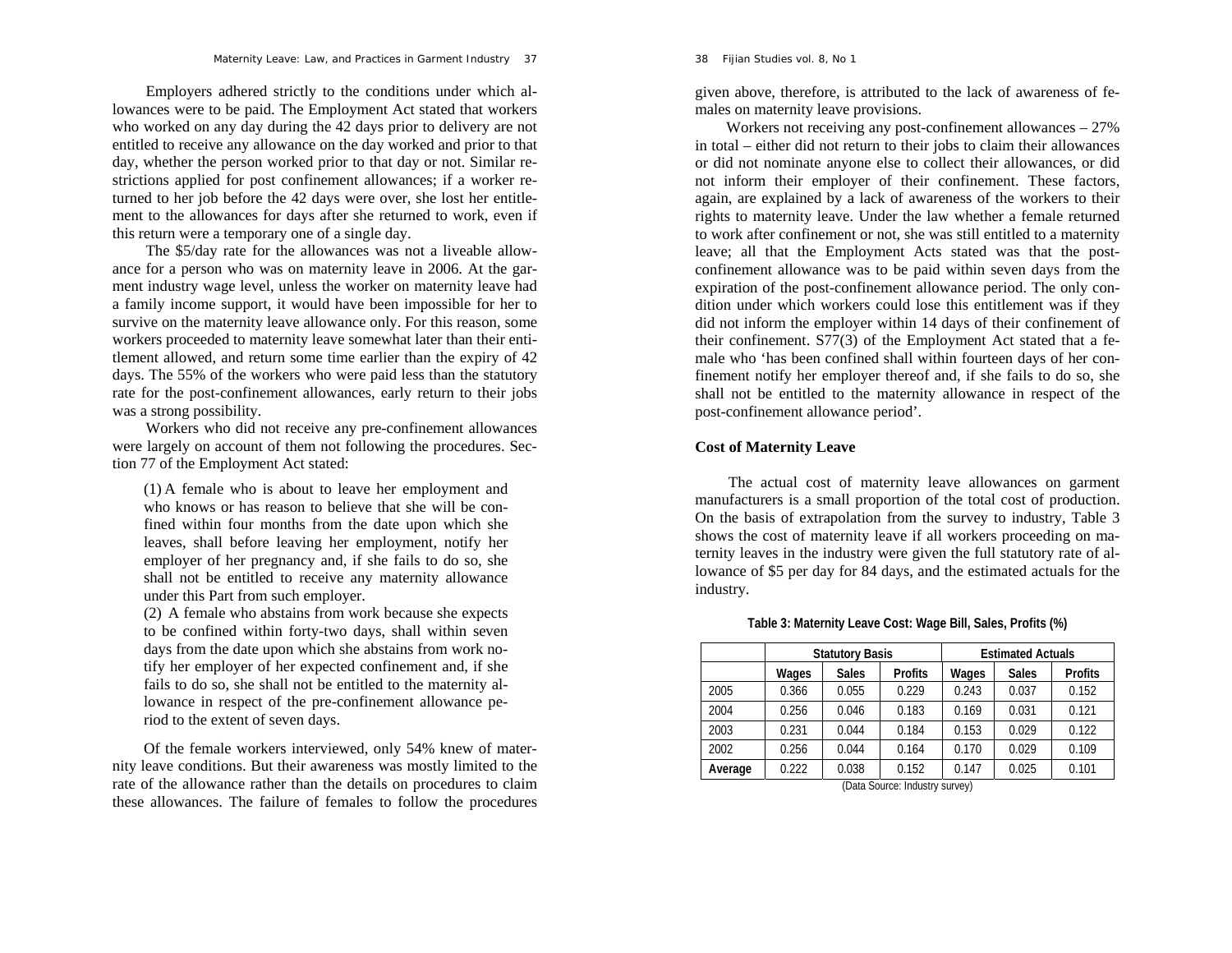#### *Maternity Leave: Law, and Practices in Garment Industry* 39

In terms of the statutory requirements, maternity leave costs accounted for, on average, less than 0.22% of total wage bill in the garment industry. If compared to total profits, the maternity leave costs were no more than  $0.152\%$  (that is, less than  $1/6<sup>th</sup>$  of 1%) of gross profits. Compared to total sales, these costs were less than 0.04%. When one looks at the actual maternity allowances paid, the figures fall to, on average, 0.15% of total wages bill, 0.03% of total sales and 0.1% (that is,  $1/10^{th}$  of 1%) of total profits.

### **Maternity Leave Costs under ERB Provisions**

The ERB proposed maternity leaves to be paid at the rate at which the workers are normally paid their wages. Wages in the garment industry are regulated by the Garment Industry Wages Council. The regulated wages in 2006 were \$1.25 per hour for learners and \$1.48 for all other category of workers. Overtime rate was to be paid at the rate of time and a half for the first 4 hours and double time thereafter.

Survey data shows that actual wages paid in the industry ranged from \$0.95 per hour to over \$4 per hour. However, the majority of the workers (74%) earned less than \$1.75 per hour. One prominent garment manufacturer confirmed that minimum wages were not paid in 70% of the garment factories. He also stated that Labour Ministry officials did not carry out thorough inspections of garment factories, and where they did, sooner than later they succumbed to incentives given by manufacturers to produce positive reports. He added that this was a wide practice in the country.

Interviewer responses from workers tended to confirm that the labour inspectorate system did not work. In one large factory, workers claimed that workers are given maternity leave only after they serve one full year in employment. This was in breach of the Employment Act.

The weighted average wage rate in the industry in February 2006 was \$1.63 per hour. This rate is used to calculate the total maternity leave costs, had normal wages been paid to those on maternity leave. This would produce the maternity leave costs for the current year. At a wage rate of \$1.63 per hour, workers would earn \$14.67 per day. For 84 days, the total sum paid for each worker on maternity leave would be \$1,232.28. This compares with the current rate of \$420 per worker. For the years prior to 2006, wage rates were lower; the rates used in this calculation for the years 20022005 have been the 2006 rates adjusted downward by the growth rate in the total wages bill for the industry.

On the basis of actual employees on maternity leave as estimated from the survey, 2.7% of all workers in the industry were expected to be on maternity leave sometime or the other during the year. For an industry with 9,000 employees, this worked to 243 employees. At the average 2006 wage rate of \$1.63, or \$1,232 as maternity leave pay per worker if the ERB provisions were adopted, the total liability for 2006 is estimated at \$299,376. Including statutory contributions, the liability stands at \$326,320 per annum. This compares with an estimated \$102,060 to be paid under the older maternity leave provisions. The additional burden on the \$250m garment industry from the amended provisions on maternity leave, therefore, is \$224,260 per annum.

In relative terms, results, as presented in Table 4, show that if the proposed maternity leave regime were prevalent from 2002, and if the workers were paid for the full 84 days, maternity leave costs in the industry would be, on average, 0.64% (i.e.  $2/3^{rd}$  of 1%) of the total wages bill, 0.11% of total sales revenue, and 0.44% of total industry profits.

|         | Wage Bill | <b>Sales</b> | <b>Gross Profits</b> |
|---------|-----------|--------------|----------------------|
| 2005    | 1.157     | 0.175        | 0.725                |
| 2004    | 0.770     | 0.139        | 0.551                |
| 2003    | 0.616     | 0.116        | 0.490                |
| 2002    | 0.661     | 0.113        | 0.423                |
| Average | 0.641     | 0.109        | 0.438                |

### **Table 4: Maternity Leave Costs under ERP Regime – Industry Costs: Wage Bill, Sales and Profits (%)**

# **Indirect Effect of Maternity Leave on Business**

Worker absences burden businesses. Maternity leaves cost businesses in two ways - first, there is a cost of re-training/multiskilling workers who are to replace workers on maternity leave, and second, there is a loss of production.

In the garment industry, where most jobs are routine and relatively easily doable by workers with some training, multi-skilling factory floor workers is not an expensive affair. All the factories vis-

#### 40 *Fijian Studies* vol. 8, No 1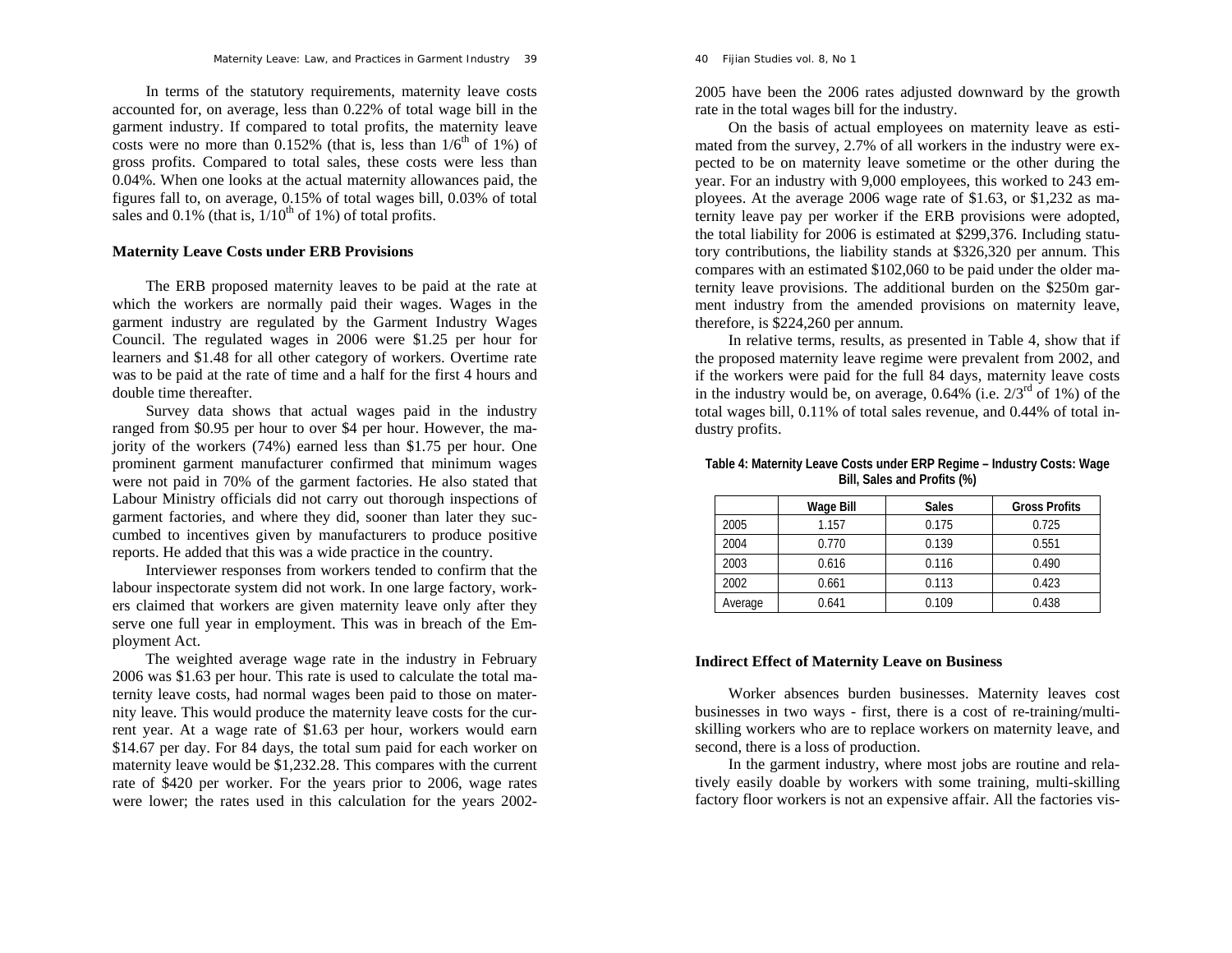ited indicated that they aimed to multi-skill workers so that absenteeism would not cause undue hardships and production losses.

In quantitative terms, the cost of retraining is estimated by the industry to comprise 18% of the annual maternity leave costs under the older maternity regime. This is approximately \$20,000 per annum for the industry.

Loss of production is more difficult to estimate. The industry has provided an estimate for this, but there is a huge variation in the estimates (from \$0 for one multi-million dollar turnover factory, to \$120,000 for another similar company). More research in this area is needed.

From the maternity leave regime perspective, however, this is a non-issue, as the same costs would hold under any maternity leave regime.

There, however, was a predominant view amongst the garment industry ownership that a full-pay maternity leave for all child births would give rise to a greater incidence of maternity leaves and thus greater disruptions to production. Owners stated categorically that the ERB provisions would have a negative impact on work ethics/culture, and cause a significant increase in pregnancy incidences, which would lead not only to added maternity leave cost burden on the employers, but also added indirect costs. One employer stated that this will increase maternity leave costs by 30 to 40%, thereby further reducing the competitiveness of the industry.

Employee responses, however, are not fully supportive of the above view. Female workers were asked whether they wished to have more children because of a prospective new maternity leave regime. 68% had negative responses while 26% wished to have more children. However, of those who wished to have more children, 59% wanted only one additional child, 33% wanted 2 additional children, and 7% wanted to have 3 additional children than what they had.

While there are different indicators on whether the incidence of pregnancy/child-bearing would rise after the change in the maternity leave regime, a general starting point for a discussion on this would be the impact of an income-incentive on the decision to have children. An acceptable conclusion is that the income effect is positive. But what could be disputed is the size of this effect.

One approach would be to examine the industries where there already have been full-pay maternity leave provisions – for example in the teaching service, public service, and in certain statutory bod-

#### 42 *Fijian Studies* vol. 8, No 1

ies. The clearest indicator of expected trend, though by no means certain, would be the proportion of the total workforce in each sec tor which has taken maternity leave. If the ratios are roughly the same as the garment industry ratio, then a significant increase in the incidence of maternity leave can not be expected, as parents (moth ers) would see a positive income effect being offset by a counter acting substitution effect. If, however, there is a substantial differ ence, with the incidence being higher in sectors with already full pay maternity leave provisions, then one could expect a similar trend in the garment industry. The need to conduct comparative studies of the incidence of maternity leaves in different sectors of the economy was counteract

# **Conclusion**

This paper has examined the provisions on Maternity Leave in<br>two sets of laws in Fiji – one which applied until 2007 and one<br>which was proposed to replace it (and which did actually replace it<br>in 2007). The former, contai